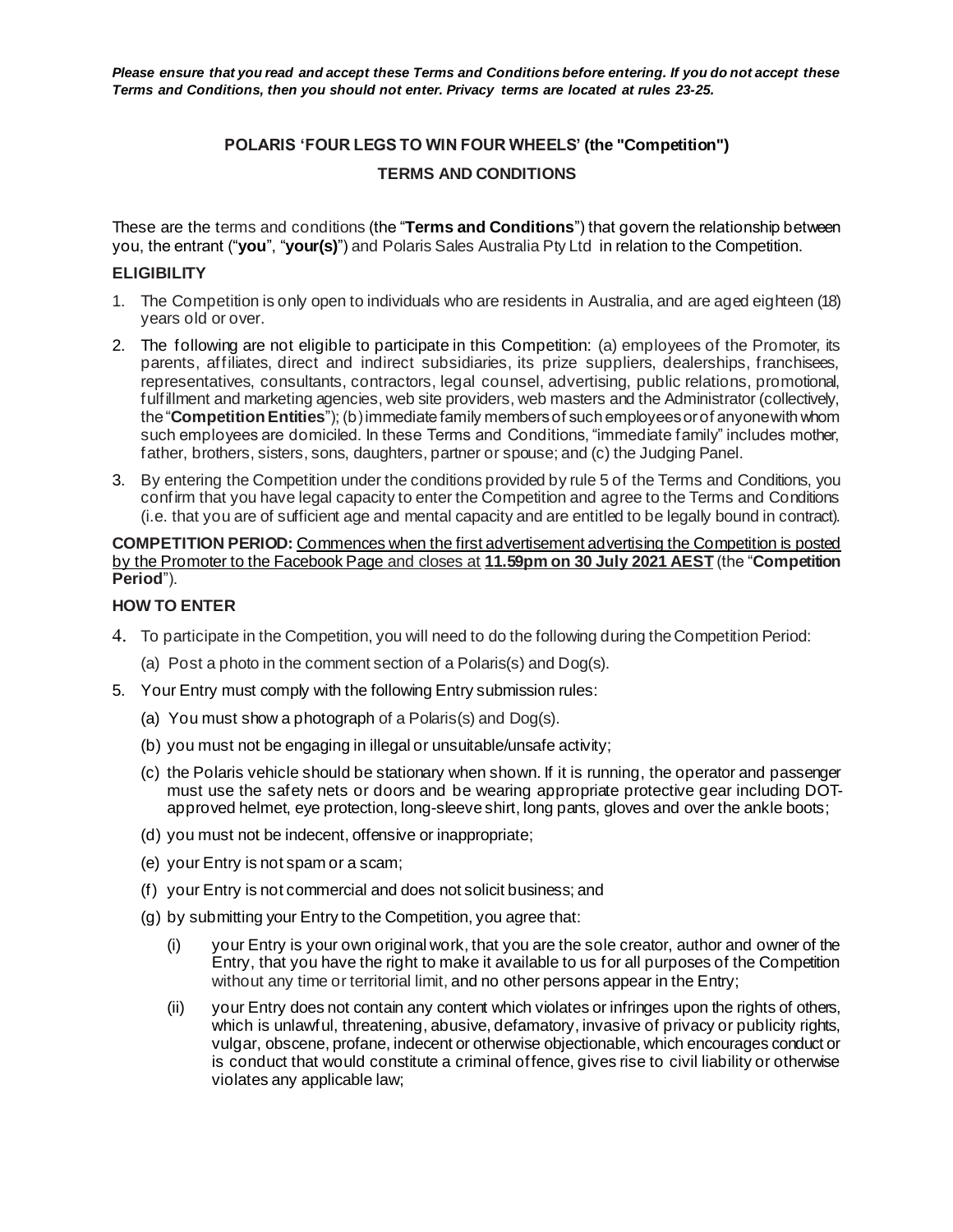*Please ensure that you read and accept these Terms and Conditions before entering. If you do not accept these Terms and Conditions, then you should not enter. Privacy terms are located at rules 23-25.*

- (iii) your Entry does not infringe any law or any intellectual property, privacy, publicity or other rights of any third party; and
- (iv) on request of the Promoter, you shall supply copies of all such consents, permissions, confirmations and releases.

Failure to do so may result in your Entry being rejected and/or your disqualification and we may select an alternative winner. Interpretation and application of this rule 7 shall be at our sole discretion.

- 6. By entering the Competition and submitting an Entry you agree that:
	- (a) such Entry, with the exception of personally identifiable information as identified in Promoter's Privacy Policies (as applicable and available at [https://www.polarisaustralia.com/fileadmin/templates/pol\\_MY18/pdf/au-nz/privacy-aunz.pdf](https://www.polarisaustralia.com/fileadmin/templates/pol_MY18/pdf/au-nz/privacy-aunz.pdf)) are deemed to be non-confidential and non-proprietary, and the Promoter shall have no obligation of any kind with respect to such Entries;
	- (b) the Promoter will have the right to exhibit Entries on the Competition Website, as well as on Promoter's websites, publications and social media platforms. When doing so, the Promoter will make reference to the Competition. No compensation other than the corresponding Prize shall be due to the winner. **You should not provide any materials or information that you do not want published on the aforementioned media or presented to other users of the aforementioned media.**

#### **PRIZE**

- 7. Prize: There will be a total of three prizes comprising of the following. The total prize pool for the Competition is valued at AU\$32,535 including GST
	- 7.1 The first prize consists of two elements, noted in 7.1.i. and 7.1.ii.
		- 7.1.i. 1 x 2021 Ranger 1000 EPS Premium Model Number R21TAU99AP ("**Prize Vehicle**").
		- 7.1.ii. A full cab including Poly Sport Roof (#2882911), Glass Fixed Screen (#2882191), Windscreen Wiper Kit (#2883974), Poly Rear Panel (#2883773) and Poly Clearview Doors (#2882901), Lock & Ride Cargo Max System (2882177), Tow hitch & ball (2875320), 40" LED roof lightbar (2882763), Rear facing cubes (2882076) and a flip up work light (2883265) valued at AU\$8,040 including GST ("**Prize Accessories**")
	- 7.2 1x \$1,000 Polaris Merchandise Voucher to spend at Shop Polaris.
	- 7.3 1x \$500 Polaris Merchandise Voucher to spend at Shop Polaris.
- 8 The prize may only be redeemed by the winners himself/herself.
- 9 The prize must be accepted as awarded and is non-transferable or convertible to cash or other substitutes and cannot be used in conjunction with any other vouchers, offers or discounts.
- 10 If due to circumstances beyond our control we are unable to provide the stated prize(s), we reserve the right to award a substitute prize(s) of equal or greater value. Winners will not be entitled to any additional compensation in the event that the prize or element of the prize has been substituted at equal or greater value.
- 11 The Prize Vehicle and Prize Accessories will be delivered to the Prize Winner's nearest Polaris dealership within Australia. The Prize Winner is responsible for collecting the Prize Vehicle and Prize Accessories from the Polaris dealership. Any ancillary costs associated with the collection of the Prize Vehicle from the Polaris dealership is the sole responsibility of the Prize Winner.

# **WINNER'S SELECTION**

12 All valid and eligible Entries will be judged by a panel of three (3) judges chosen by us and will include at least one (1) independent judge ("**Judging Panel**"). The Judging Panel will choose the winning Entry based on the following criteria: maximum 50 points in total: (a) Authentic and Emotive - up to 20 points;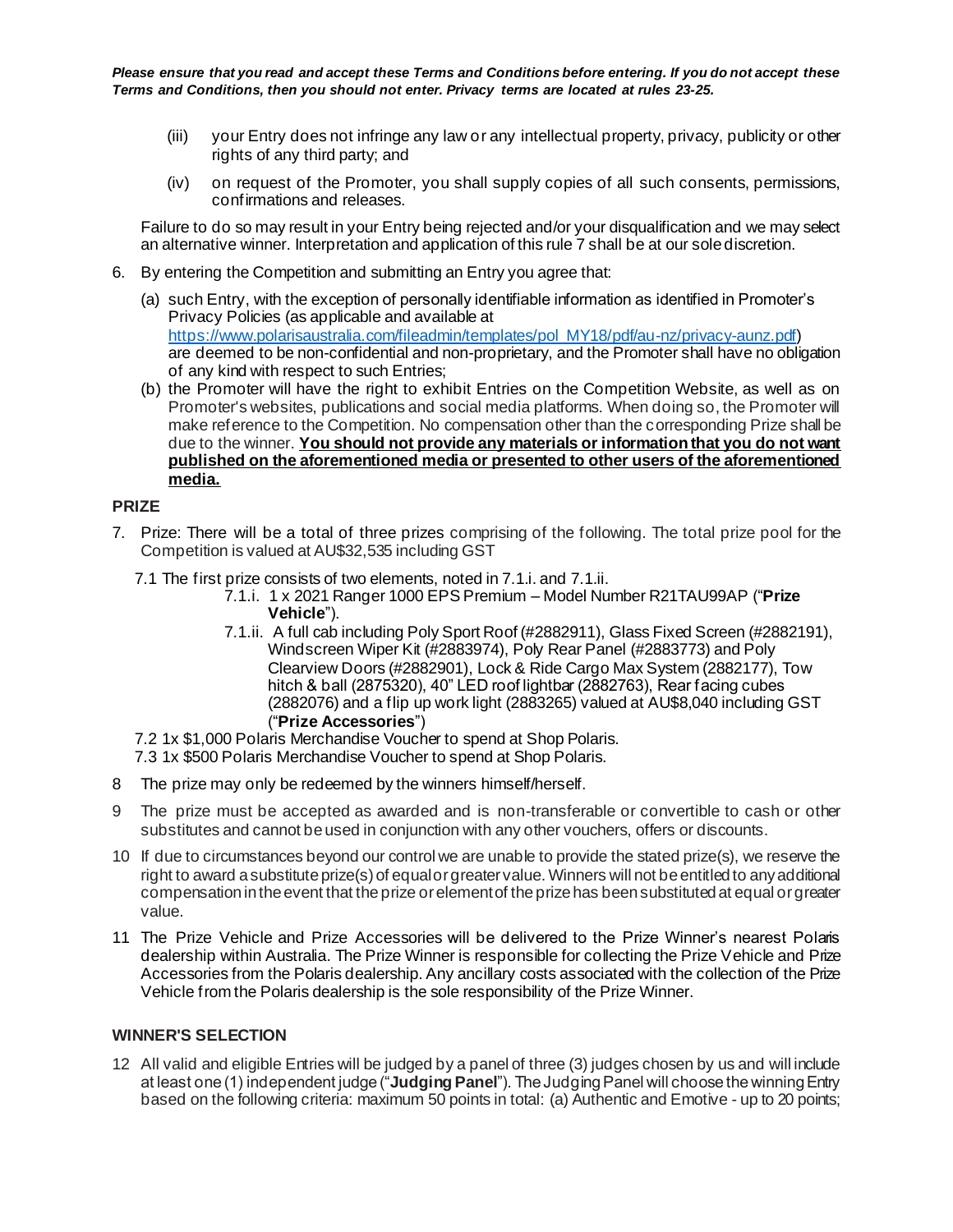(b) Creative and Strong Contrast - up to 10 points; and (c) Clear Communication - up to 20 points ("**Judging Criteria**").

- 13 The Judging Panel will select the winner at the Promoter's offices within five (5) days of the end of the Competition Period in accordance with the Judging Criteria and with these Terms and Conditions. The Judging Panel's decision is final and binding - no correspondence will be entered into.
- 14 We will notify the winner by email or telephone within 2 business days of the winner's selection. The winner must confirm acceptance of the prize by reply email or phone call no later than five (5) days after notification by the Promoter in order to accept the prize.
- 15 We reserve the right to select an alternative winner in the event that:
	- (a) a winner cannot be contacted after two (2) attempts within three (3) business days of the winner's selection; and/or
	- (b) a winner does not confirm their acceptance of their prize within five (5) days of notification by the Promoter; and/or
	- (c) we have reasonable grounds for believing that a winner has contravened any of these Terms and Conditions; and/or
	- (d) a winner is unable to accept the prize.
- 16 Where an event described in clause 16 occurs, the next Entry that scores best against the Judging Criteria, as determined in the discretion of the judges, will be deemed the alternative winner.

### **17 PERSONAL INFORMATION**

18 We collect participants' personal information (including name, email address and phone and mobile number) for our legitimate interests, including in order to conduct and administer the Competition and to inform entrants, upon request, of the winners' details (in accordance with rule 24 above) and fulfilling prizes where applicable. If the information requested is not provided, an entrant may not take part in the Competition. The declared winner's information may be seen by the Judging Panel, solely to determine the winner's selection. If the information requested is not provided, you may not take part in the Competition. If you are declared a winner, you authorize us to share your information with the prize suppliers. For more information about the manner and purposes for which we collect and use personal information, and your rights in respect of the personal information that we hold, please visit our privacy policie[s https://www.polarisaustralia.com/fileadmin/templates/pol\\_MY18/pdf/au-nz/privacy-aunz.pdf](https://www.polarisaustralia.com/fileadmin/templates/pol_MY18/pdf/au-nz/privacy-aunz.pdf)

Entrants have a number of rights in relation to their information, including rights to request access, correction or deletion of the information collected and/or processed by us about them. These rights can be exercised by making a written request t[o info@polarisaustralia.com](mailto:info@polarisaustralia.com)

- 19 The Promoter may use the winners' personal information (including the winners' names, biographical information, photographs or other likeness in all media and formats whether now or later known or developed, without any time or territorial limit and without further notice or compensation, and may require their appearance at publicity events without any additional compensation (save for reasonable travel expenses) as required by the Promoter to identify them as the winner of the Competition (including on the Promoter's or any third party media company's websites, publications and social media platforms) without any further reference, payment or other compensation to the winner.
- 20 Unless participants have explicitly opted-in to receiving marketing communications from us, the Promoter will destroy other personal information collected from participants within two months after the Competition is completed, save for information used for publicity purposes, which may remain available on the Promoter's or third party social media or other platforms.

#### **GENERAL**